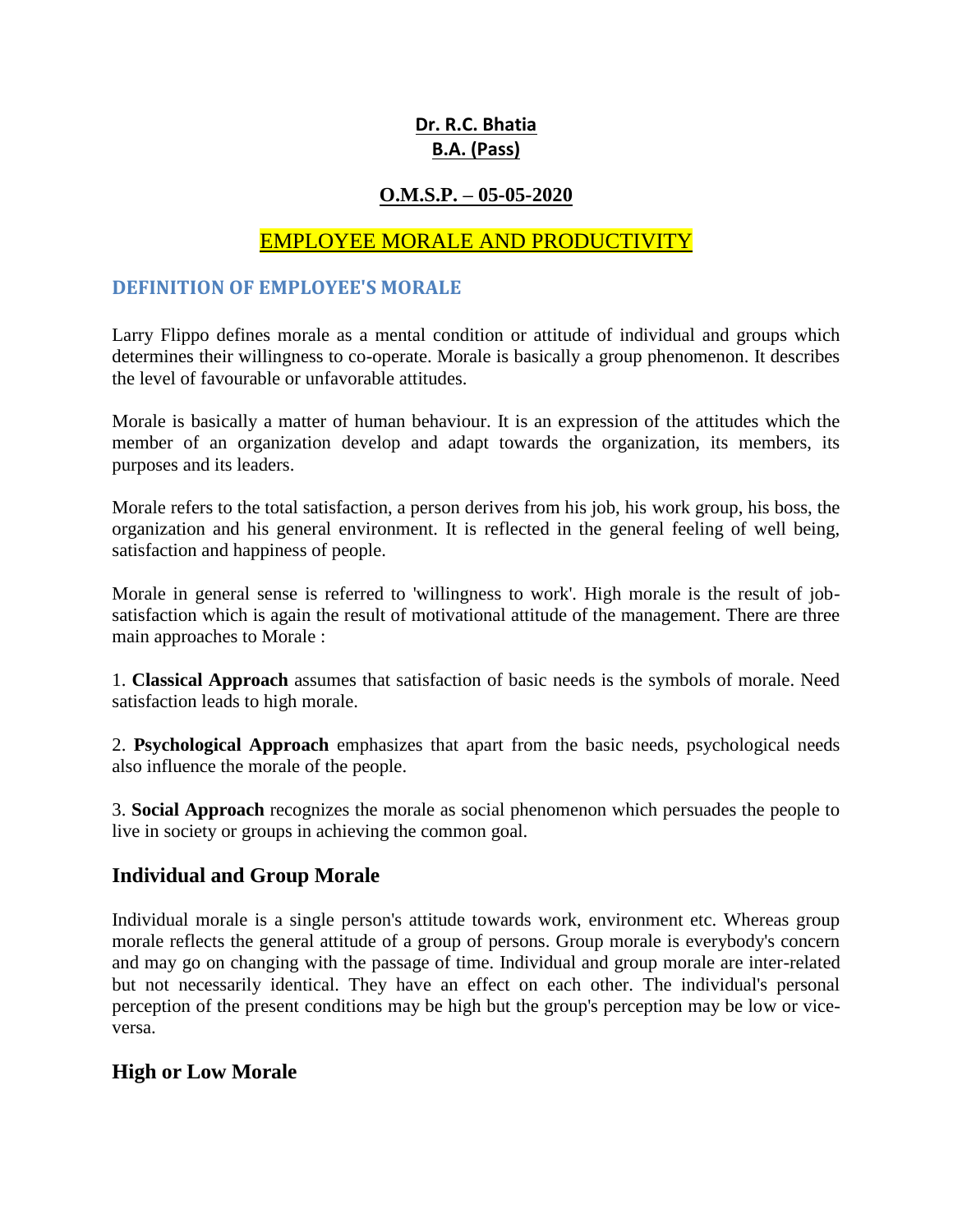Morale may be referred to high morale or low morale. In the words of Mc Farland, a leading U.S. publisher of scholarly, reference and academic books, high morale exists when employee attitudes are favourable to the total situation of a group and to the attainment of its objective. Low morale exists when attitude inhibit the willingness and ability of an organization to attain its objectives. The words such as zeal, enthusiasm, loyalty dependability denote high morale. Low morale may be described by word like lack of interest, laziness, apathy, bickering, jealousy, quarrelsome, pessimism, etc.

## **Morale and Motivation**

Morale and motivation are inter-related but differ from each other. Morale refers to the attitude of a person towards his work and environment while motivation is a process to inspire people. Motivation is an inner feeling which energizes a person to work more for satisfying his unsatisfied demands. Motivation revolves round needs and incentives while morale will determine the willingness to cooperate.

Morale is a group phenomenon while motivation is an individual's readiness to work more. Moral is related to the combination of various factors operating at work but motivation concerns to the job only. Motivation helps in mobilizing energy while morale is concerned with the mobilization of sentiments.

## **Morale and Productivity**

Morale reflects the attitude of employees towards their work, it will be of interest to know if it has any bearing on productivity. A number of research studies reveal that there is no direct relationship between morale and productivity. High morale may lead to higher productivity but in some cases production may go down even. It is generally felt that there is a positive relation between morale and productivity but the degree may not be the same. For example, 10 per cent increase in morale may lead to higher productivity but production may not necessarily increase by 10 percent.

Delbert C. Miller and W.H. Form have given four combinations of productivity and morale viz. (i) high productivity-high morale; (ii) low productivity-high morale; (iii) high productivity low morale and (iv) low productivity-low morale.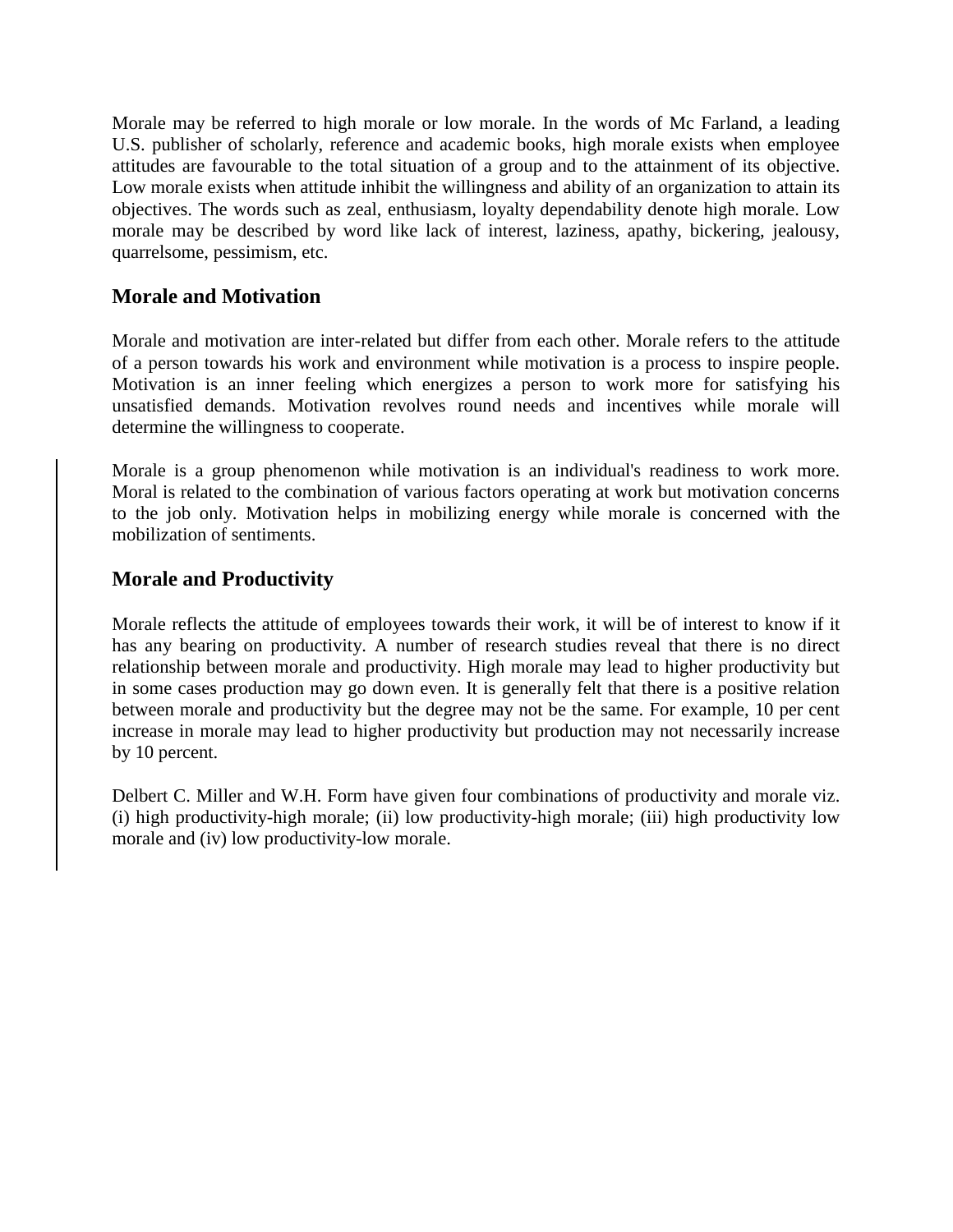

#### **Relationship between morale and productivity.**

The first situation occurs when the individual is satisfied from the job and prevailing environment. He will try to achieve his standards of performance which will lead to higher productivity. In the second situation (low productivity and high morale) the employee may be satisfied from his work and situations, prevailing and showing high morale. Lack of proper teaching of the employee, lack of administrative skill of supervisor, defective materials, outdated technology may lead to low productivity inspite of high morale. In the third situation, management may use strict supervision, prescribe punishments for low productivity and use better technology for raising productivity, inspite of low morale. The fourth situation occurs where factors obtained in combination of high productivity and high morale are lacking.

There is a complexity of relationship between morale and productivity. This relationship cannot always be predicted. It may differ from organization to organization and from one time to another time.

It is quite possible to increase morale with either favourable or unfavorable shifts in productivity as shown in above.

In fact, morale reflects attitude of employees and there are a number of variables between employee's attitude and productivity. An attitude in the individual tends to interpret, understand, or define a situation or relationship with others. Attitudes are the individual's likes or dislikes directed towards persons, things, or situations, or combinations of all these. Since all expressed attitudes are not to be put into practice, it is expected that morale will not be exactly related to productivity. A more accurate statement about high morale is that it indicates a predisposition to be more productive if leadership is effective along with proper production facilities and individual's ability. Such factors are presented in Fig. 2.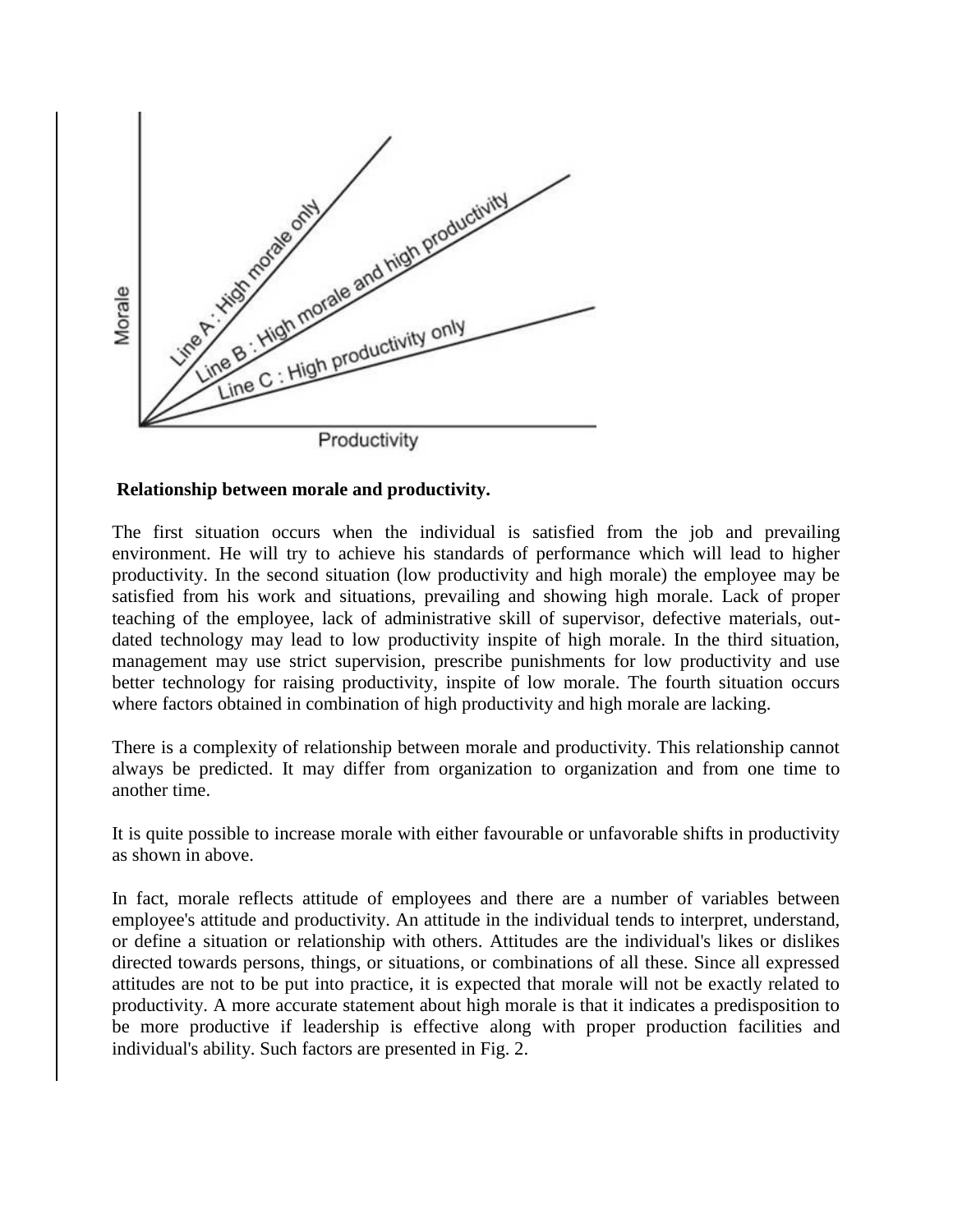This shows that productivity is a function of four factors-organizational factors, individual factors, attitudes and morale. Attitudes and morale, in turn, are determined by the satisfaction of individuals which is again affected by organizational and individual factors. Thus, productivity is a function of several variables, of course, morale may be one of the important ones. The successful managers recognize that behavioural management requires a positive integration of goals so that people working together will achieve the desirable high morale with high productivity. Though it is possible to achieve high productivity with low morale as shown in Fig. 6.1 (line C), this position cannot continue for long because in the long run employee will show their resistance, dissatisfaction and restriction which eventually lead to low productivity.



#### **Fig.2: Factors that determine productivity**

Various research studies also support the view that morale and productivity are not perfectly related, though there is a positive correlation between these two. In a review of literature on relationship between morale and productivity. Arthur H. Brayfield and Walter H. Crockett have concluded that there is little evidence that employee morale has any relationship to performance on the job.

**Morale and Productivity:** It is a general feeling among people that high morale leads to high productivity but it is not always so. There is no direct and positive relationship between the two. There may be following four possible relationship between morale and productivity.

(i) **High morale with high productivity** where proper motivation and supervision exist.

(ii) **Low morale with low productivity** exists where motivation and supervision are defective.

(iii) **High morale with low productivity** exists where employees are not fully trained and supervise incompetent.

(iv) **Low morale with high productivity** exists where management is anti-workers or production oriented.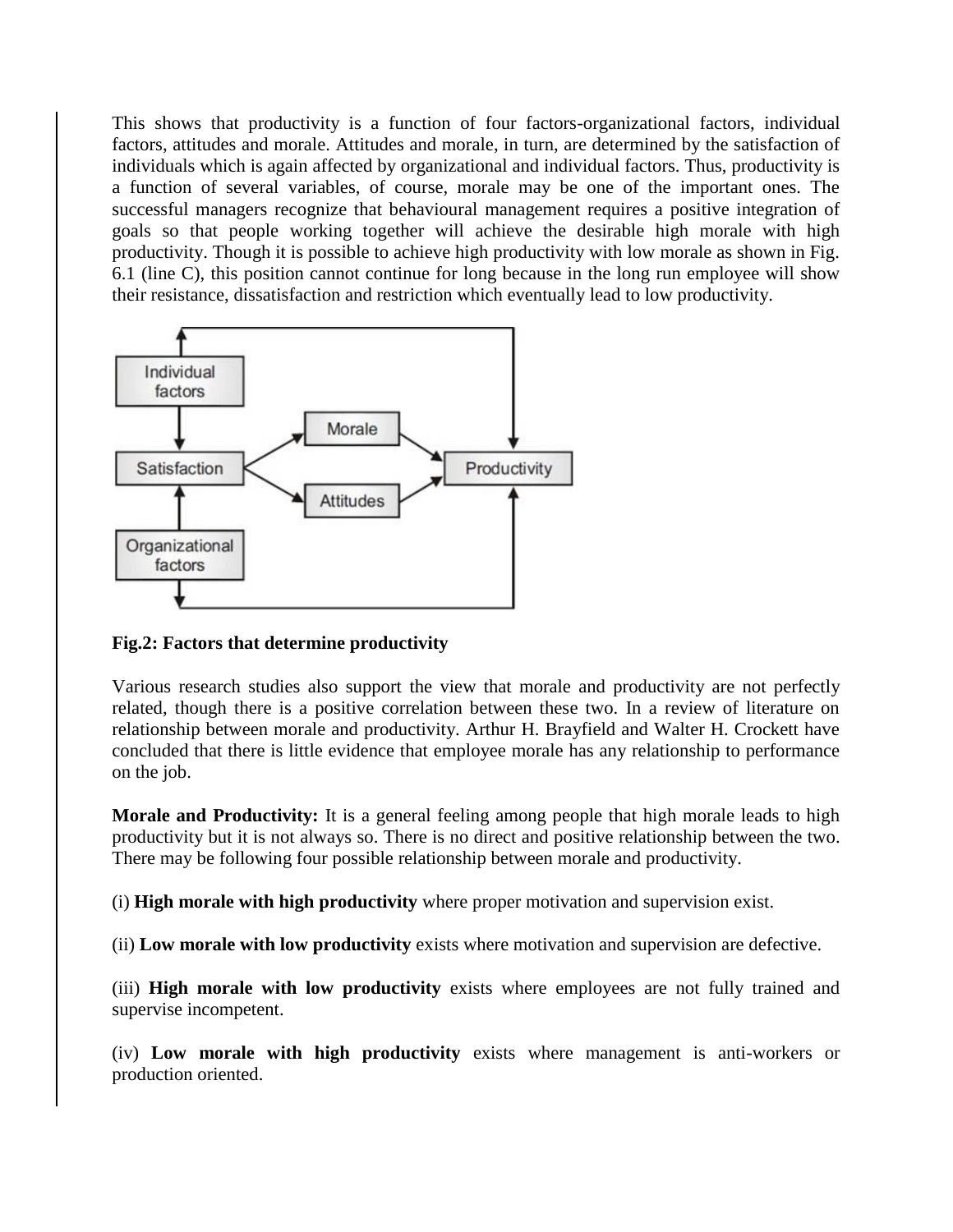Thus, there is no certain relationship between morale and productivity because there are so many other factors which influence morale and productivity.

### SOCIAL SECURITY:

The Employees' Provident Fund came into existence with the promulgation of the [Employees'](https://www.epfindia.gov.in/site_docs/PDFs/Downloads_PDFs/ACT_081951_15111951.pdf)  [Provident Funds Ordinance](https://www.epfindia.gov.in/site_docs/PDFs/Downloads_PDFs/ACT_081951_15111951.pdf) on the 15th November, 1951. It was replaced by the Employees' Provident Funds Act, 1952. [The Employees' Provident Funds Bill](https://www.epfindia.gov.in/site_docs/PDFs/Downloads_PDFs/EPF_Bill_1952.pdf) was introduced in the Parliament as Bill Number 15 of the year 1952 as a Bill to provide for the institution of provident funds for employees in factories and other establishments. The Act is now referred as the [Employees' Provident Funds & Miscellaneous Provisions Act, 1952](https://www.epfindia.gov.in/site_docs/PDFs/Downloads_PDFs/EPFAct1952.pdf) which extends to the whole of Indian except Jammu and Kashmir.

The Act and Schemes framed there under are administered by a tri-partite Board known as the [Central Board of Trustees, Employees' Provident Fund,](https://www.epfindia.gov.in/site_en/Our_Board.php) consisting of representatives of Government (Both Central and State), Employers, and Employees.

The Board administers a contributory provident fund, pension scheme and an insurance scheme for the workforce engaged in the organized sector in India. It is one of the world's largest organizations in terms of clientele and the volume of financial transactions undertaken by it. The Board is assisted by the Employees' PF Organization (EPFO), consisting of offices at 122 locations across the country. The EPFO is under the administrative control of Ministry of Labour and Employment, Government of India [\(click here\).](https://www.epfindia.gov.in/site_docs/PDFs/Downloads_PDFs/abr18.pdf) The Organization also has a well equipped training set up where officers and employees of the Organization as well as Representatives of the Employers and Employees attend sessions for trainings and seminars.

The Board operates three schemes viz. :-

- 1. [The Employees' Provident Funds Scheme 1952 \(EPF\)](https://www.epfindia.gov.in/site_docs/PDFs/Downloads_PDFs/EPFScheme.pdf)
- 2. [The Employees' Pension Scheme 1995 \(EPS\)](https://www.epfindia.gov.in/site_docs/PDFs/Downloads_PDFs/EPS95_update102008.pdf)
- 3. [The Employees' Deposit Linked Insurance Scheme 1976 \(EDLI\)](https://www.epfindia.gov.in/site_docs/PDFs/Downloads_PDFs/EDLI_1976.pdf)

#### **The Employees' Provident Funds Scheme 1952 (EPF)**

| Benefits   | 1. Accumulation plus interest upon retirement, resignation, death. Partial<br>withdrawals allowed for specific expenses such as house construction, higher<br>education, marriage, illness etc.<br>2. Partial withdrawals allowed for specific expenses such as house construction, |
|------------|-------------------------------------------------------------------------------------------------------------------------------------------------------------------------------------------------------------------------------------------------------------------------------------|
|            | higher education, marriage, illness etc.                                                                                                                                                                                                                                            |
|            | 1. There is a common Form for all the three Schemes. Form 2 (R) The nominations<br>in case of EPF Scheme are also applicable for the EDLI Scheme.                                                                                                                                   |
| Nomination | 2. Member having family can nominate any one or more of the family members as<br>defined under the Para 2 (f) of the EPF Scheme, 1952.                                                                                                                                              |
|            | 3. Member not having any family member as defined in the said Para can<br>nominate any other person, but the nomination will become invalid in case of                                                                                                                              |